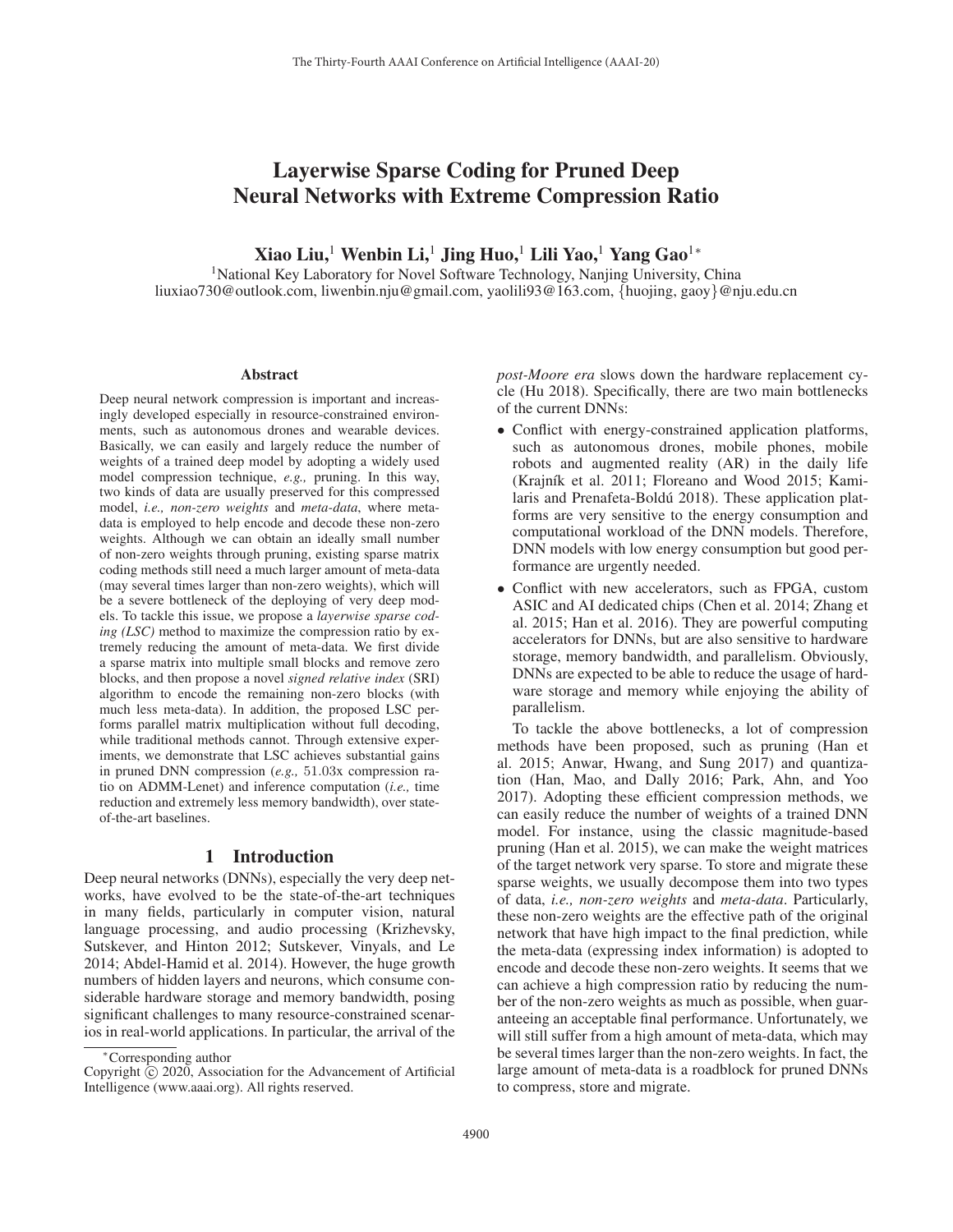

Figure 1: One example of the COO algorithm, illustrating the redundancy in the process of sparse weights storage.

An intuitive example is shown in Figure 1. Given a small network, *i.e.,* ADMM-Lenet (Zhang et al. 2018), with a size of 1682KB, which prunes Lenet into a very sparse network with a compression ratio of 98.6%. By using the Coordinate Format (COO) algorithm (Bell and Garland 2009), there are only 23.5KB non-zero weights in this compressed network, but we still need extra 47.4KB meta-data to recover this network. It means that, we need 70.9KB storage space to store these non-zero weights, which is three times larger than what we essentially want to store. Thus, the large size of metadata will harm the actual compression ratio of the model, which is not deeply studied by traditional sparse coding methods in the literature. In addition, traditional sparse coding methods (Bell and Garland 2009; Zhu and Gupta 2018; Han, Mao, and Dally 2016) also ignore one important requirement of DNNs, *i.e.,* efficient inference. This will be another bottleneck of deploying the compressed deep models.

In this paper, we propose a *layerwise sparse coding (LSC)* method, which tries to extremely maximize the compression ratio of the pruned DNN models by specially design the encoding mechanism of the meta-data. Also, we take the requirement of efficient inference into consideration, making it possible to inference without full decoding. Specifically, LSC is a two-layer method. In the first layer (block layer), for the efficient inference purpose, we divide each sparse weight matrix into multiple small blocks, and then mark and remove zero blocks. Since zero blocks have no effect on the final prediction, we only need to pay attention to the small number of non-zero blocks, which can naturally accelerate the coding and inference processes. In the second layer (coding layer), we propose a novel *signed relative index (SRI)* algorithm to tackle these non-zero blocks with minimal amount of meta-data.

In summary, our main contributions are as follows:

- We find that the true bottleneck of the compression ratio is caused by the meta-data. Furthermore, we propose an LSC method to tackle this problem.
- To accelerate the inference process, we divide these sparse weight matrices into multiple small blocks to make better use of their sparsity. Moreover, the dividing mechanism makes the compressed model be able to infer efficiently without full decoding.
- We propose a novel SRI algorithm, which can encode the non-zero weights with minimal space (*i.e.,* minimal size of meta-data). In addition, we theoretically prove that our SRI is superior to other coding methods.
- Extensive experiments demonstrate that the proposed

LSC achives substantial gains in pruned DNN compression (*e.g.* 51.03x compression ratio on ADMM-Lenet) and inference computation (*i.e.* less time and extremely less memory bandwidth), over state-of-the-art baselines.

## 2 Related Work

The general processes of learning a compressed DNN model are as follows. We first initialize and train an overparameterized DNN model (Luo et al. 2018; Liu et al. 2019). Next, we eliminate weights that contribute less to the prediction by pruning and retrain this model. And then repeating the processes of pruning and retraining for several times. Finally, we obtain a model which maintains the similar performance as original but has much less valid weights. Since the weights of the model become sparse after pruning, studies of how to store and migrate these sparse weights are the spotlight in recent years. Typically, these studies can be classified into two categories depending on the goal:

- Compression ratio. Most compression methods adopt some classic sparse coding algorithms just based on the programming frameworks they used. For example, MAT-LAB, TensorFlow and Pytorch integrate the COO algorithm as their default sparse coding method, while Scipy employs Compressed Sparse Row/Column (CSR/CSC) to encode the sparse matrices (Bell and Garland 2008; 2009). Recently, some new algorithms are also proposed, such as Bitmask (Zhu and Gupta 2018) and Relative index (Han, Mao, and Dally 2016). The above algorithms are capable of encoding sparse models, but they are all procedure methods that are difficult to be implemented in parallel.
- Parallel computing. To take full advantage of the resources of the deep learning accelerators, a series of novel sparse coding algorithms are presented in recent years, including Block Compression Sparse Column (BCSC) (Xie et al. 2018), Viterbi-Compressible Matrix and Nested Bitmask Format (VCM-Format) (Lee et al. 2018), and Nested Bitmask (NB) (Zhang et al. 2019). These algorithms are suitable for parallelized environments, but the compressed models still consumes considerable storage and memory bandwidth.

A large gap between the above two categories of methods is that, it is difficult to achieve high compression ratio and efficient computing simultaneously. Different from these sparse coding methods, our proposed LSC method can not only make the model inferring in parallel, but also enjoy extremely less meta-data, making a higher compression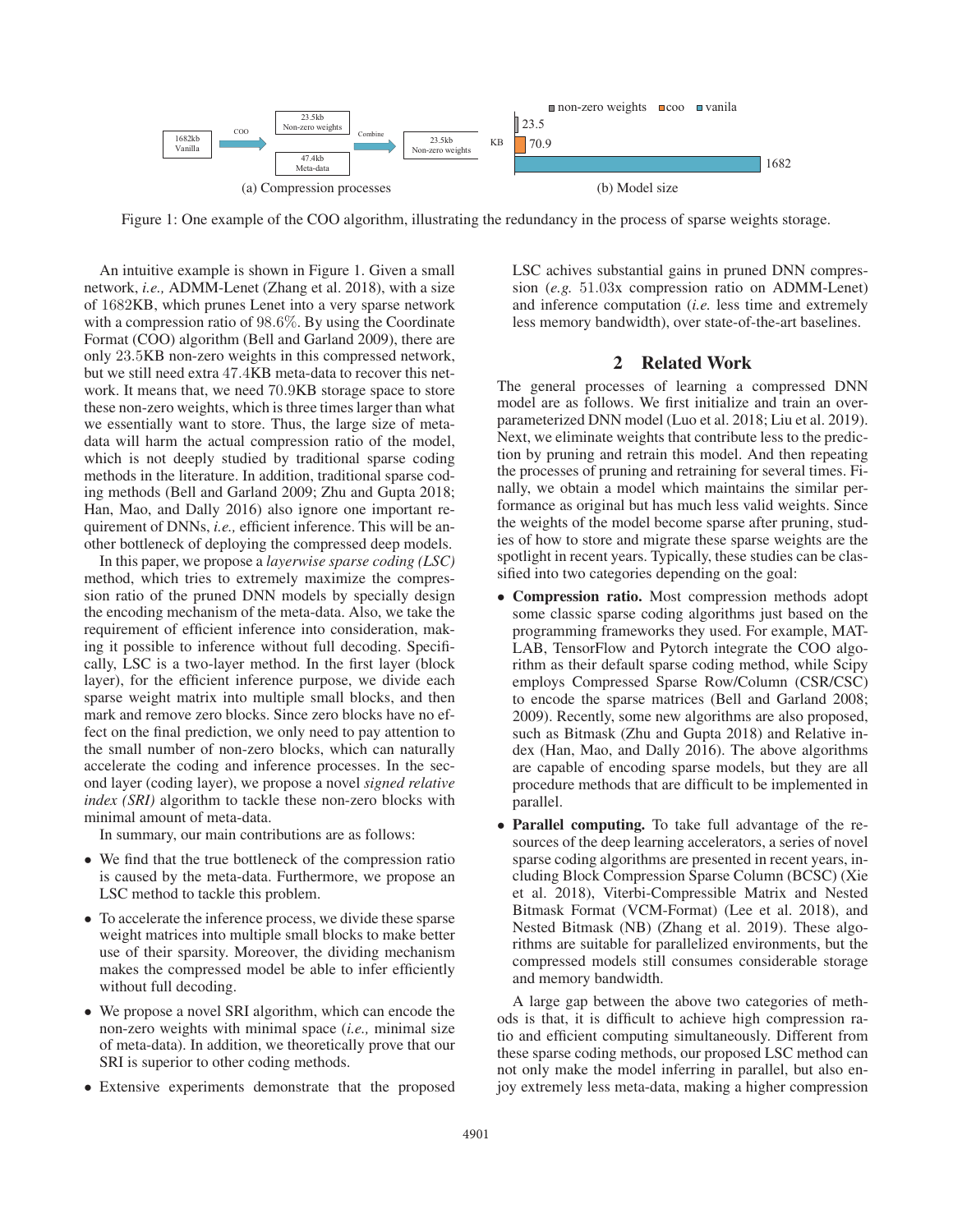

Figure 2: Structure of the proposed layerwise sparse coding (LSC) method.

ratio for pruned deep models.

### 3 Structure of Layerwise Sparse Coding

In this paper, we adopt the following compression procedures to compress a trained DNN. First, given a trained network with a massive number of weights, one pruning technique (Han et al. 2015; Anwar, Hwang, and Sung 2017) is applied to this network, making it as sparse as possible. Second, we employ our proposed *layerwise sparse coding (LSC)* method to further compress and encode these sparse weights to achieve an extreme compression ratio.

As is shown in Figure 2, the proposed LSC mainly consists of two layers, *i.e.,* a *block layer* and a *coding layer*. In the block layer, for each sparse weight matrix, we propose a *block bitmask* mechanism to divide it into multiple small blocks. Next, all the non-zero blocks in this matrix are picked and flattened into one single vector. And then, the flattened vector is fed into the succeeding coding layer. Finally, a novel *Signed Relative Index (SRI)* algorithm is designed to effectively encode this flattened vector with extremely limited meta-data.

## Block Layer: Block Bitmask Construction

The main purpose of the presented block bitmask mechanism is to reduce the computing workload at a large granularity (*i.e.,* block) by utilizing the sparsity of matrices. To be specific, we attempt to divide a compression task into several sub-problems by cutting a sparse matrix into multiple blocks. For each block, if there is any non-zero weight in this block, we mark it as *true* using a 1-bit signal, otherwise it is indexed by *false*. After that, we can obtain a mask consisting of many 1-bit signals, which can simply mark all of the blocks. The advantage is that we do not need to consider the zero blocks (marked by *false*) any more, and only need to focus on the non-zero blocks (marked by *true*). Generally, because of the high sparsity of these sparse matrices, there is a large number of zero blocks that do not need to be specially considered. Therefore, this kind of block mechanism can naturally accelerate the subsequent coding process and simultaneously save the storage space.

In particular, we flatten all of these non-zero blocks into

one single vector and input the flattened vector into the coding layer. The superiority of the flattening operation is that we do not need separately encode each non-zero block which will introduce additional meta-data.

## Coding Layer: Intensity Compression of Signed Relative Index

In the coding layer, we perform an intensity compression on these flattened non-zero blocks (*i.e.,* flattened vectors) to really compress and encode all the non-zero weights. Typically, Relative Index (RI) (Han, Mao, and Dally 2016) algorithm can be adopted to achieve this purpose. RI usually decomposes a sparse matrix into two types of vectors: A *diff* vector and a *value* vector. Specifically, the *diff* vector records the relative position between each non-zero weight and the nearest non-zero weight in front of it, and the *value* vector collects and stores all these non-zero weights accordingly (see Figure 3).

One limitation of the RI algorithm is that, when the pruned DNNs are highly sparse, there may be too many additional zero fillers in the *value* vector. It will lead to a large waste of space. This is because, since units in the *diff* vector take 3 bits each, to avoid overflow, RI adds a zero filler in the *value* vector whenever a *diff* unit reaches its maximum  $(i.e., 7)$  that can be expressed. Take a  $90\%$  pruned deep network as an example, we find that 44% of the RI results are zero fillers, and each filler takes 35 bits (3 bits *diff* unit and 32 bits *value* unit). In fact, due to the high sparsity of deep models, the *diff* units overflow frequently and need many zero fillers, which extremely increases the size of meta-data.

To tackle the above limitation, we propose SRI, an intensity compression algorithm with high compression ratio, as a core algorithm of the coding layer. SRI decomposes a sparse matrix into three vectors: *value*, *diff* and *sign*. Specifically, the *value* vector records the non-zero values of a sparse matrix, the *diff* vector records the relative position between each non-zero value and the previous one. Like the RI algorithm, when the relative position exceeds the maximum value that *diff* unit can represent, a filler is added in case of overflow happens. However, the difference is that SRI does not need to add a filling zero into the *value* vector. Instead,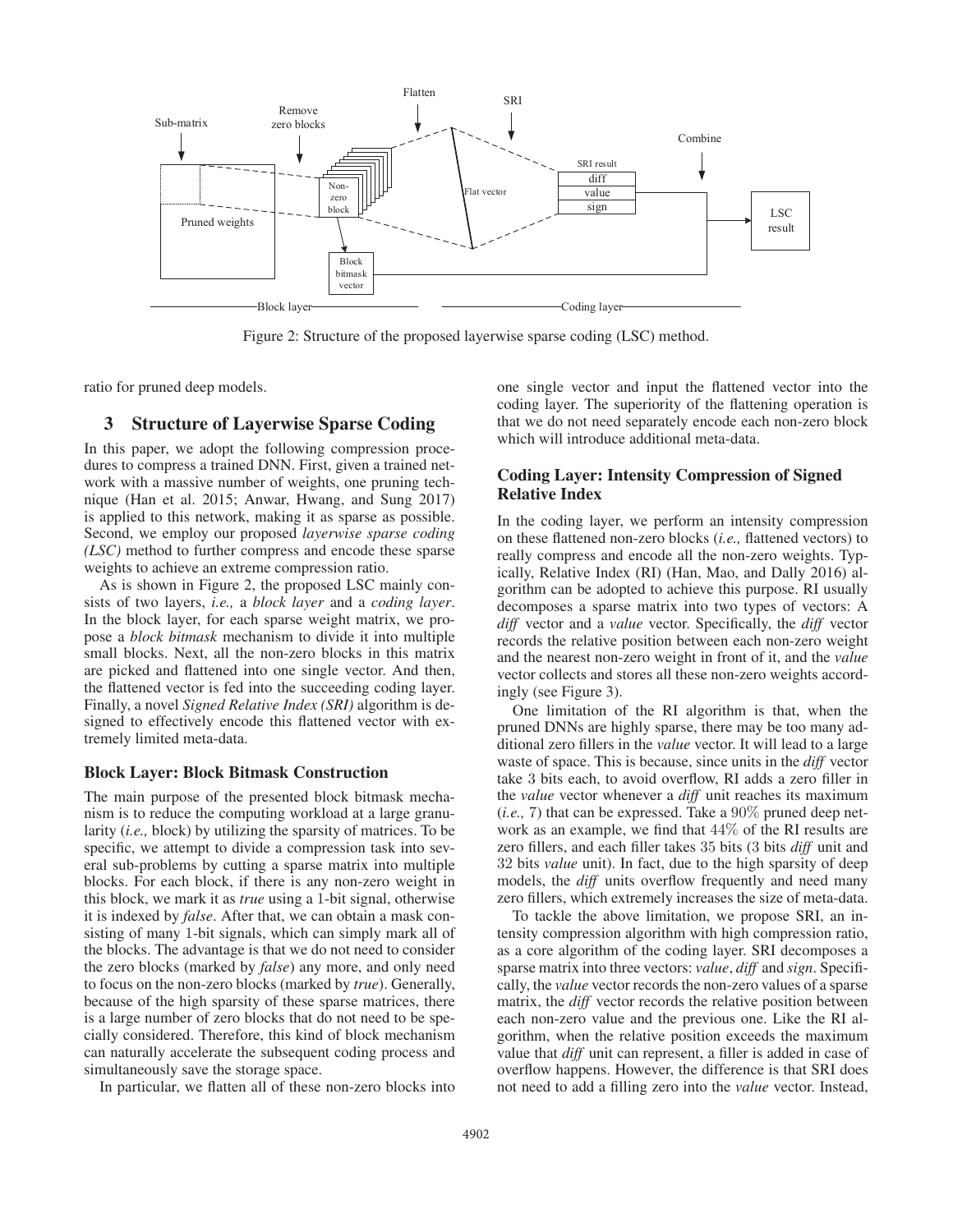|  |            | $0 \quad 0 \quad 3$                         | $2 \t0 \t0 \t1$<br>$0 \quad 0 \quad 0 \quad 0$ |            | diff $(3 \text{ bits})$ : 0, 0, 2, 7, 7, 3, 4<br>value (32 bits): 1, 2, 1, 3, 0, 4, 1 |
|--|------------|---------------------------------------------|------------------------------------------------|------------|---------------------------------------------------------------------------------------|
|  | $0\quad 0$ |                                             |                                                |            |                                                                                       |
|  |            |                                             |                                                | <b>SRI</b> | diff $(3 \text{ bits})$ : 0, 0, 2, 7, 7, 3, 4<br>value (32 bits): 1, 2, 1, 3, 4, 1    |
|  |            | $\begin{matrix} 0 & 0 & 0 & 0 \end{matrix}$ |                                                |            | sign(1 bit): 0, 1                                                                     |

Figure 3: Comparison between RI and SRI.

we add a *sign* unit when the corresponding *diff* unit equals to its maximize value, to determine whether there is a filler. Therefore, SRI does not force a one-to-one correspondence between the *diff* vector and *value* vector. When one *diff* unit reaches the maximum value that can not be expressed, SRI takes only 4 bits (3 bits *diff* unit and 1 bit *sign* unit) to record this filler.

#### Efficient Inference without Full Decoding

Many previous works usually only focus on the sparse coding procedure, but ignore the decoding procedure in the inferring stage. In this sense, the high compression ratios of these works lack practical significance, because they still need a full decoding during the inferring. On one hand, full decoding still needs a large space which is in conflict with the purpose of model compression. On the other hand, full decoding is not very efficient. Therefore, the sparse coding algorithms should support matrix multiplication in the state of incomplete decoding. To this end, we propose a more efficient procedure for LSC codes for inference. Specifically, we utilize intermediate decoding results to early start-up the matrix multiplication procedure, which takes less memory and also accelerate the calculation.

In general, the inference procedure of the DNN models consists of a set of matrix calculations (Warden 2015). To maintain the computability of the LSC codes, the computational properties of the matrix must be preserved. The proposed efficient inference procedure for LSC divides one matrix into multiple sub-matrices and splits the full matrix multiplication into the calculations of the multiple sub-matrices. Fortunately, because of the dividing mechanism for matrix multiplication, we do not need to fully decode the entire LSC codes before the matrix calculation. It means that the intermediate decoding results can be directly used for the calculation during the inference, which can save considerable running memory. Similarly, because the weight matrices are usually very sparse, we can skip the calculations of zero blocks. The bitmask vector we obtained in the block layer can help us to distinguish zero blocks and eliminate a large number of sub-matrix calculations. We divide the implementation of LSC code matrix multiplication into the following four steps:

• Computing tree construction. The computing tree is used to determine the calculation flow of the matrix multiplication when inferring. We first split the multiplication of two matrices (*e.g.,*  $W \times X$ ) into the calculations of multiple sub-matrices. Taking Figure 4 as an example, according to the principle of block matrix multiplication, we split  $W$  into multiple sub-matrices, and then convert  $W \times X$  into the calculations among several sub-matrices. As seen, the calculation process of each row can be further converted into a computing tree.

- Prune computing tree. The highly sparse nature of the pruned DNNs makes a large number of zero blocks, which means that we can skip the multiplications of these zero blocks. As is shown in Figure 5, we can perform pruning on the computing tree based on the signals of these zero blocks according to the block bitmask.
- **SRI decoding & sub-matrices multiplication.** At the inference stage, if we perform the LSC decoding first and then do the sub-matrix multiplication, it will waste a large amount of memory space. In fact, since SRI only encodes the non-zero blocks, we can design a more efficient multi-procedure mechanism to implement the inference. Specifically, there are two procedures, *i.e.,* a *SRI decoding procedure* and a *sub-matrix multiplication procedure*, in this mechanism. The SRI decoding procedure recovers the SRI codes into non-zero blocks, and the sub-matrix multiplication procedure adopts these non-zero blocks to perform the sub-matrix multiplication for the inference calculation. Since we only need to handle these non-zero blocks, we can perform matrix multiplication more efficiently. Furthermore, these two procedures are relatively independent, the decoded non-zero blocks will be destroyed once the sub-matrix multiplication is finished. In this way, we can significantly save the memory bandwidth compared with the full decoding manner. Notably, if these two procedures run at the same speed, the memory bandwidth can be further saved.
- Intermediate results integration. The final step is to integrate all the intermediate calculation results of the submatrix multiplications to obtain the final result. Because the results integration is independent, it can be implemented in parallel.



Figure 4: Computing tree construction.

### 4 Analyses of Layerwise Sparse Coding

In this section, we first give a few mathematical analyses of the proposed LSC, including its time complexity and the impact of different block sizes on the results. Finally, we take the Bitmask (Zhu and Gupta 2018) as an example to claim the advantages of the proposed SRI algorithm over other algorithms. We define some notations first. Suppose the spatial size of a full matrix is  $n = n_r \times n_c$ , where  $n_r$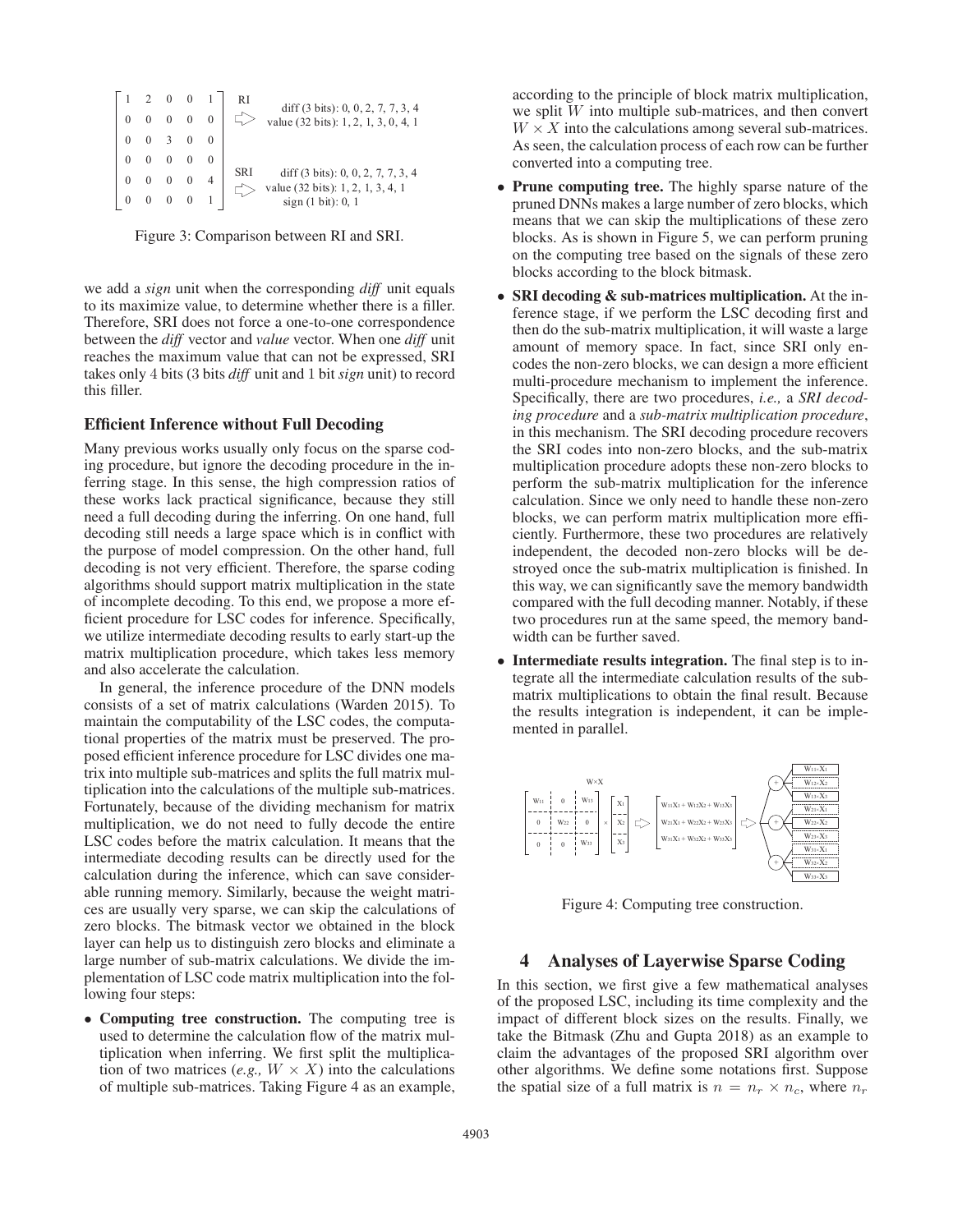

Figure 5: The matrix multiplications in LSC.

denotes the width and  $n_c$  is the height. Similarly, let  $k =$  $k_r \times k_c$  indicates the block size in the block layer.

## Time Complexity

Let  $T(n)$  be the total running time of LSC on any matrix with a size of  $n$ . Considering that the block layer and the coding layer in LSC are relatively independent, we have

$$
T(n) = T_{bl} + T_{cl} \tag{1}
$$

where  $T_{bl}$  and  $T_{cl}$  indicate the running time of LSC on the block layer and coding layer, respectively.

In the block layer, the main operation of LSC is to divide an input matrix into  $\frac{n}{k}$  blocks, which only takes linear time cn with respect to the size n (*i.e.*,  $T_{bl} = cn$ , where c is a constant calculation time). In addition, a block bitmask is adopted to mark each block, where the non-zero blocks are flattened into a single vector. In the coding layer, the proposed SRI algorithm is performed to encode this flattened vector (*i.e.,* these non-zero blocks), which will take a time complexity of  $T_{cl}$ . Basically, the SRI coding only needs to traverse the matrix once to fill in its three kinds of vectors (*i.e., diff*, *value* and *sign*). Therefore, if the time complexity of the SRI algorithm for each block is  $T_{SRI}(k) = ck$ , we can obtain the time complexity of the coding layer as

$$
T_{cl} \leq \frac{n}{k} T_{SRI}(k) = ck\frac{n}{k} = cn.
$$
 (2)

Thus, we can get the total time complexity of our LSC method

$$
T(n) \le 2cn. \tag{3}
$$

Since  $c$  is a constant time, the time complexity of LSC is a linear complexity function of the scale variable n.

#### Block Related Settings

In the block layer, LSC divides the sparse weight matrix into several sub-matrices (*i.e.,* blocks) with the same size, where the block size  $k$  is a hyper-parameter and may be important for the final compression ratio. To make LSC more scalable, it is necessary to analyze the impact of the block size under

different sparsity. In particular, let  $S$  be the size of a pruned sparse weight matrix

$$
S = M_{bl} + M_{cl} + S_{non-0}, \t\t(4)
$$

where  $M_{bl}$  and  $M_{cl}$  indicate the meta-data size in the block layer and coding layer, respectively, and  $S_{non-0}$  denotes the size of non-zero weights.

Given a random matrix with the sparse rate of  $p$ , in the block layer, we divide this matrix into  $\frac{n}{k}$  blocks. For each block, the probability to be one zero block is  $p^k$ . The number of zero blocks can be calculated as  $\frac{np^k}{k}$ . After removing all zero blocks, the number of non-zero blocks is  $\frac{n(1-p^k)}{k}$ . Next, these non-zero blocks are flattened into a single vector, which contains  $n(1 - p^k)$  weights. Specifically, the new sparse rate  $p_{bl}$  of this flatten vector becomes to

$$
p_{bl} = \frac{p - p^k}{1 - p^k}.
$$
\n<sup>(5)</sup>

In the block layer, since each block takes 1 bit signal to record, we will take  $M_{bl} = \frac{n}{k}$  bits (*i.e.*, the meta-data size in the block layer) in total to record this matrix. In the coding layer, the proposed SRI algorithm further encodes the flatten vector into three vectors (*i.e.,* SRI codes): A *value* vector (32 bits per unit), a *diff* vector (3 bits per unit), and a *sign* vector (1 bit per unit). Since the *sign* vector takes up very little space, we just ignore it for simplicity. Then, we can calculate the average size of these SRI codes as below

$$
S_{non-0} = S_{value} = 32n(1 - p)
$$
  
\n
$$
M_{cl} \ge S_{diff} = 3n(1 - p)
$$
 (6)

According to the above analyses, we can get the relationship between  $S$  and the block size  $k$  with respect to the sparse rate  $p$  as below

$$
S \ge \frac{n}{k} + 35n(1 - p),
$$
\n(7)

which means that we can easily obtain the compression ratio based on this function.

Table 1 shows the experiment results on different block sizes under various sparse rates. Empirically, the sparse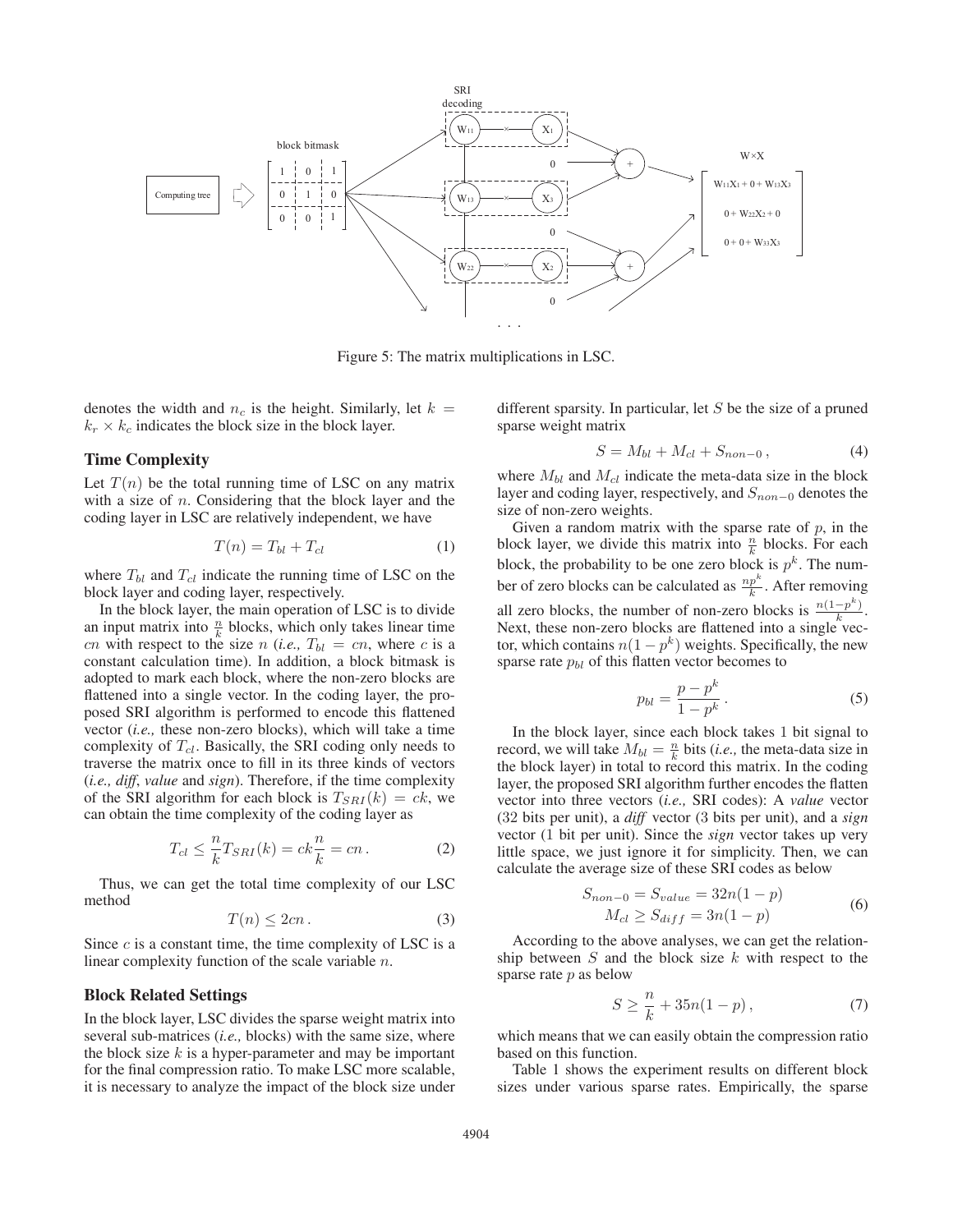|              | Rate | $2*2$  | $3*3$  | $4*4$  | $5*5$  | $6*6$  | 7*7    | $8*8$  | $9*9$  |
|--------------|------|--------|--------|--------|--------|--------|--------|--------|--------|
|              | 99%  | 53.24x | 66.05x | 69.22x | 66.60x | 63.24x | 58.48x | 55.53x | 51.45x |
| <b>Block</b> | 98%  | 33.65x | 37.52x | 37.64x | 35.91x | 34.04x | 32.20x | 31.14x | 29.84x |
| bitmask<br>& | 97%  | 24.59x | 26.26x | 25.98x | 24.94x | 23.83x | 22.98x | 22.48x | 22.01x |
| <b>SRI</b>   | 96%  | 19.38x | 20.23x | 19.94x | 19.24x | 18.55x | 18.10x | 17.88x | 17.68x |
| (LSC)        | 95%  | 15.99x | 16.47x | 16.20x | 15.73x | 15.28x | 15.05x | 14.95x | 14.86x |
|              | 90%  | 8.53x  | 8.58x  | 8.49x  | 8.39x  | 8.33x  | 8.32x  | 8.33x  | 8.33x  |
|              | 99%  | 52.49x | 61.83x | 60.36x | 55.08x | 49.07x | 43.46x | 39.47x | 36.15x |
| Block-       | 98%  | 33.17x | 34.98x | 32.93x | 30.06x | 27.08x | 24.74x | 23.42x | 22.00x |
| bitmask<br>& | 97%  | 24.28x | 24.52x | 22.93x | 21.09x | 19.36x | 18.17x | 17.52x | 16.95x |
| bitmask      | 96%  | 19.18x | 18.96x | 17.77x | 16.54x | 15.42x | 14.76x | 14.43x | 14.17x |
| (NB)         | 95%  | 15.87x | 15.50x | 14.58x | 13.74x | 12.99x | 12.59x | 12.44x | 12.30x |
|              | 90%  | 8.58x  | 8.25x  | 7.95x  | 7.75x  | 7.61x  | 7.59x  | 7.59x  | 7.59x  |

Table 1: Compression ratios of LSC and NB with different block sizes and sparse rates.

rate of a pruned DNN model is generally around 0.95 (95%) (Han et al. 2015; Han, Mao, and Dally 2016; Dai, Yin, and Jha 2019; Molchanov, Ashukha, and Vetrov 2017; Luo et al. 2018; Guo, Yao, and Chen 2016), and thus we recommend setting the default block size to  $3 \times 3$ .

#### Core Algorithm for the Coding Layer

In this section, we take Bitmask (Zhu and Gupta 2018) as a comparison algorithm to claim the advantages of our proposed SRI as the core algorithm of the coding layer. According to Eq. (5), we know that the block layer will reduce the sparse rate of the matrix for removing the zero blocks. Also, the number of sub-matrices is reduced to  $\frac{n(1-p^k)}{k}$ . Therefore, the following analyses and derivations will be under this premise.

If the core algorithm of the coding layer is Bitmask, we can calculate the meta-data size of Bitmask for encoding the sub-matrices as  $n(1-p^k)$  bits, which is equal to the number of weights. In contrast, for SRI, the meta-data size consists of  $M_{bl}$  and  $M_{cl}$ , where  $M_{bl} = \frac{n}{k}$  and  $M_{cl} \geq 3n(1-p)$ . Assuming that Bitmask is better than SRI, the following condition must be satisfied

$$
2 - 3p + p^k > 0.
$$
 (8)

Since the block size is set to  $3 \times 3$  as recommended in the previous section, *i.e.*,  $k = 9$ , the above inequation can only be satisfied when  $p < 0.67$  (67%). Note that here we don't take the size of *sign* vector into account. However, in general, the sparse rate of a pruned DNN model is larger than 0.95 (95%), which means that SRI is superior to Bitmask in most cases. In addition, our experiments (see Table 1) demonstrate that SRI is better than Bitmask even if the *sign* vector is taken into concern.

### 5 Experimental Results

#### Ablation Study

We perform an ablation study to analyze the influence of different block sizes on the final compression ratios. Specifically, we generate random matrices with different sparse rates and vary the block size from  $2 \times 2$  to  $9 \times 9$ . Next,

we perform the proposed LSC method on these matrices to calculate the final compression ratios. The results are shown in Table 1. As seen, its better to increase the block size as the sparse rate increases, which is consistent with intuition. However, when the block size is too large, we cannot get much better compression ratios. For example, when the sparse rate is larger than 97%, the best block size is  $4 \times 4$ , otherwise the best block size is  $3 \times 3$ . Therefore, in the real applications, we recommend  $3 \times 3$  to be the default setting of the block size.

In addition, Table 1 also shows the compression ratios of SRI and Bitmask as the core algorithm of the coding layer, respectively. Under the same sparsity, the compression ratios of the Bitmask algorithm are always worse than the proposed SRI regardless of the block size, which well verifies the effectiveness of the proposed SRI algorithm.

#### Advantage Interval of Related Algorithms

In fact, different sparse coding methods are suitable for different situations. To find the advantage intervals of different algorithms, we generate multiple sparse matrices by varying the sparse rate from 50% to 99% and perform different methods on these matrices. Figure 6 shows the experimental results of different methods. When the sparse rate is higher than 85%, our LSC can obtain the highest compression ratios compared with other sparse coding methods. Moreover, when the sparse rate is lower than 85%, our LSC is still competitive with these methods. Because the sparse rates of the pruned DNN models are generally larger than 95%, in this sense, LSC is consistently superior to other methods.

#### Compression Results on ADMM-Lenet

In addition, we take a real pruned DNN network, *i.e.,* ADMM-Lenet (Zhang et al. 2018), as an example to demonstrate the effectiveness of LSC. ADMM-Lenet is a 4-layers model, where only few weights are in the convolutional layers, and the most weights are aggregated in the fully connected (fc) layer, especially the *fc1* layer. Although the sparsity of each layer is different, the average sparsity reaches to 98.6%. According to Table 2, LSC performs the best on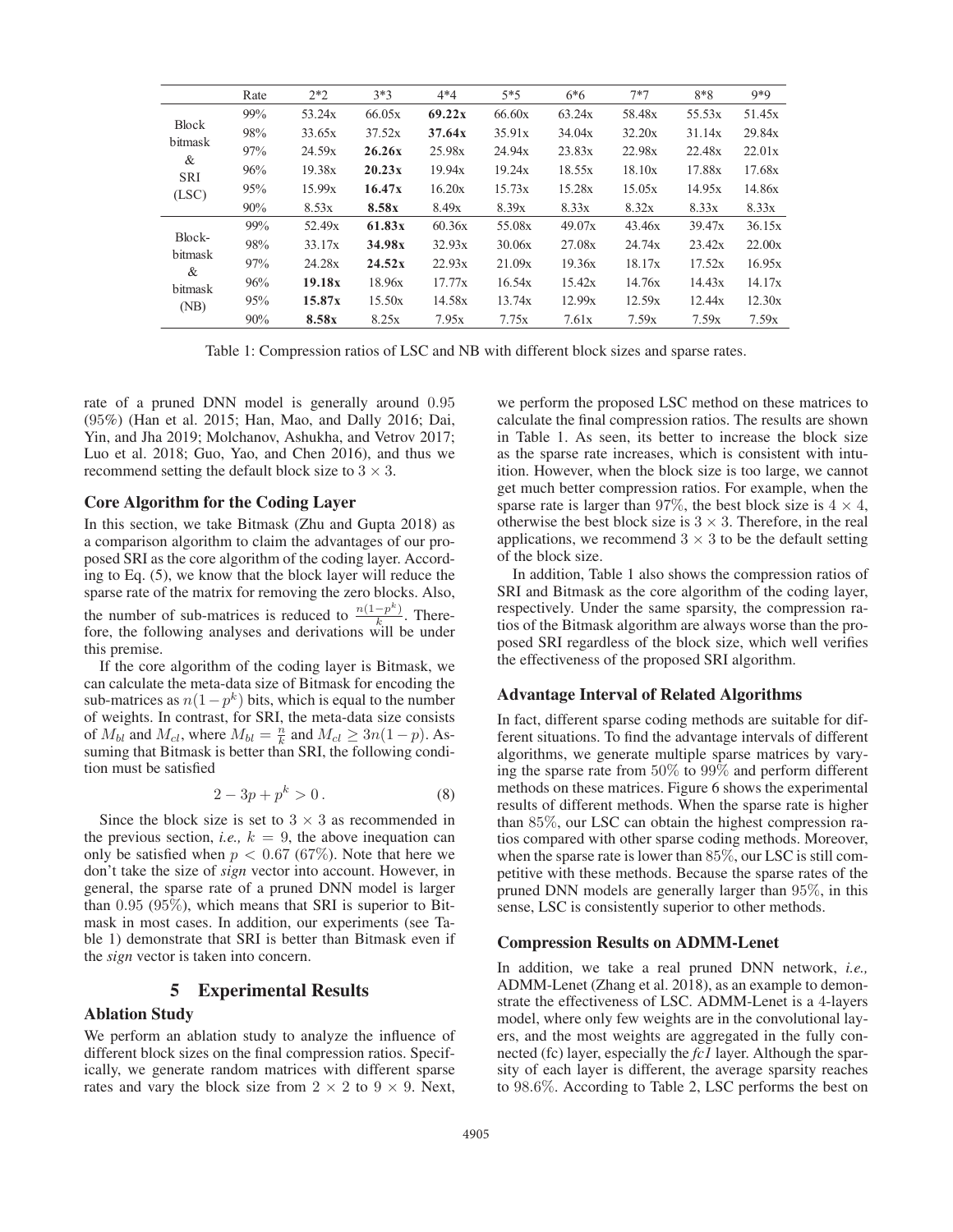| Rate | RI    | C <sub>O</sub> O | <b>Bitmask</b> | <b>CSR</b> | <b>BCSC</b> | R-BCSC | SRI    | NB     | <b>LSC</b> | $-x$ BCSC<br>$\rightarrow$ CSR<br>-- Bitmask<br>$-$ LSC |
|------|-------|------------------|----------------|------------|-------------|--------|--------|--------|------------|---------------------------------------------------------|
| 99%  | 7.15x | 33.32x           | 24.23x         | 45.50x     | 3.43x       | 15.38x | 38.70x | 61.87x | 66.10x     |                                                         |
| 98%  | 6.96x | 16.66x           | 19.50x         | 23.82x     | 3.31x       | 13.27x | 27.72x | 35.01x | 37.54x     | 50                                                      |
| 97%  | 6.74x | 11.11x           | 16.32x         | 16.13x     | 3.20x       | 11.67x | 21.57x | 24.57x | 26.27x     | 40                                                      |
| 96%  | 6.51x | 8.33x            | 14.03x         | 12.20x     | 3.10x       | 10.42x | 17.63x | 18.98x | 20.23x     | 30                                                      |
| 95%  | 6.28x | 6.67x            | 12.30x         | 9.81x      | 3.00x       | 9.41x  | 14.90x | 15.51x | 16.46x     | 20<br>10                                                |
| 90%  | 5.18x | 3.33x            | 7.62x          | 4.95x      | 2.60x       | 6.34x  | 8.36x  | 8.25x  | 8.57x      | 98%<br>97%<br>95%<br>99%<br>96%                         |
| 85%  | 4.28x | 2.22x            | 5.52x          | 3.31x      | 2.29x       | 4.78x  | 5.79x  | 5.70x  | 5.82x      | $-$ <b>K</b> $-$ <b>BCSC</b><br>$\leftarrow$ CSR        |
| 80%  | 3.60x | 1.67x            | 4.32x          | 2.49x      | 2.05x       | 3.83x  | 4.42x  | 4.38x  | 4.41x      | $-$ LSC                                                 |
| 75%  | 3.09x | 1.33x            | 3.56x          | 1.99x      | 1.85x       | 3.20x  | 3.57x  | 3.57x  | 3.56x      |                                                         |
| 70%  | 2.69x | 1.11x            | 3.02x          | 1.66x      | 1.69x       | 2.75x  | 3.00x  | 3.02x  | 2.98x      |                                                         |
| 65%  | 2.37x | 0.95x            | 2.62x          | 1.42x      | 1.56x       | 2.41x  | 2.58x  | 2.62x  | 2.56x      |                                                         |
| 60%  | 2.12x | 0.83x            | 2.32x          | 1.25x      | 1.44x       | 2.14x  | 2.26x  | 2.31x  | 2.25x      |                                                         |
| 55%  | 1.92x | 0.74x            | 2.08x          | 1.11x      | 1.34x       | 1.93x  | 2.02x  | 2.07x  | 2.01x      |                                                         |
| 50%  | 1.75x | 0.67x            | 1.88x          | 1.00x      | 1.25x       | 1.75x  | 1.82x  | 1.87x  | 1.81x      | 90%<br>55% 50%<br>85%<br>80%<br>75%<br>70%<br>65%       |
|      |       |                  |                | (a)        |             |        |        |        |            | (b)                                                     |

Figure 6: Compression ratios of different methods with various sparse rates.

| Layer (sparse rate) | RI    | COO    | <b>Bitmask</b> | CSR    | <b>BCSC</b> | R-BCSC | NB     | SRI only | LSC    |
|---------------------|-------|--------|----------------|--------|-------------|--------|--------|----------|--------|
| conv $1(0.8)$       | 3.7x  | .66x   | 4.17x          | 2.20x  | 2.00x       | 3.65x  | 3.97x  | 4.27x    | 4.03x  |
| conv2 $(0.93)$      | 5.39x | 4.17x  | 8.97x          | 6.01x  | 2.75x       | 7.28x  | 10.43x | 10.10x   | 10.73x |
| fc1 $(0.991)$       | 7.06x | 37.03x | 24.84x         | 51.04x | 3.44x       | 15.63x | 67.75x | 40.08x   | 71.85x |
| fc2 $(0.92)$        | 4.98x | 4.75x  | 9.78x          | 6.45x  | 2.82x       | 7.80x  | 12.50  | 10.92x   | 12.05x |
| Average $(0.986)$   | 6.69x | 23.71x | 22.05x         | 33.11x | 3.38x       | 14.44x | 48.77x | 33.04x   | 51.03x |

Table 2: Compression ratios of different algorithms on the ADMM-Lenet model.

layers with higher sparse rates, *e.g,* conv2 and fc1. When performing on the entire model, we can see that our LSC obtains the highest compression ratio (*i.e.,* 51.03x) compared with all the other state-of-the-art baselines.

## Time and Memory Bandwidth in the Inference

In addition to the compression ratio, for model compression, the inference time and memory bandwidth at the test stage are also very important. In this section, we conduct experiments on a CPU with two threads (Intel Core i7-5500U @2.40GHz) to verify the efficiency of the proposed LSC. Specifically, we calculate the time and memory bandwidth of our LSC used at the inference stage on a sparse matrix with a sparse rate of 98%. Moreover, Bitmask and SRI only are taken as the baselines. As for SRI only, a variation of our LSC, it directly encodes the original input matrix with the proposed SRI without the block layer. The results are shown in Table 3. As seen, our LSC is the most efficient method compared with these two baselines. This is because LSC benefits from both the block layer and the new designed efficient inference mechanism.

| Methods        | Time (ms) | Memory (mb) |
|----------------|-----------|-------------|
| <b>Bitmask</b> | 64.34     | 2.40        |
| SRI only       | 81.65     | 2.37        |
| LSC (ours)     | 19.34     | 0.10        |

Table 3: Time and memory usage of different methods at the inference stage.

## 6 Conclusion

Deep neural networks have been widely and successfully applied to a lot of fields. However, the huge requirements of energy consumption and memory bandwidth limit the development of these deep models especially in the resourceconstrained environments. General works are to employ model compression techniques to compress a deep model as compact (sparse) as possible. Nevertheless, for the compressed models, we find that the existing sparse coding methods still consume a much larger amount of meta-data to encode these non-zero wights for these compressed models, resulting in the model compression efficiency not truly realized.

To tackle the above issue, we propose a *layerwise sparse coding (LSC)* method to maximize the compression ratio by extremely reducing the amount of meta-data. Specifically, we separate the compression procedure into two layers, *i.e.*, a *block layer* and a *coding layer*. In the block layer, we divide a sparse matrix into multiple small blocks and remove the zero blocks. Next, in the coding layer, we propose a novel SRI algorithm to further encode these non-zero blocks. Furthermore, we design an efficient decoding mechanism for LSC to accelerate the coded matrix multiplication in inference stage. Extensive experiments demonstrate the effectiveness of the proposed LSC over other state-of-theart sparse coding methods.